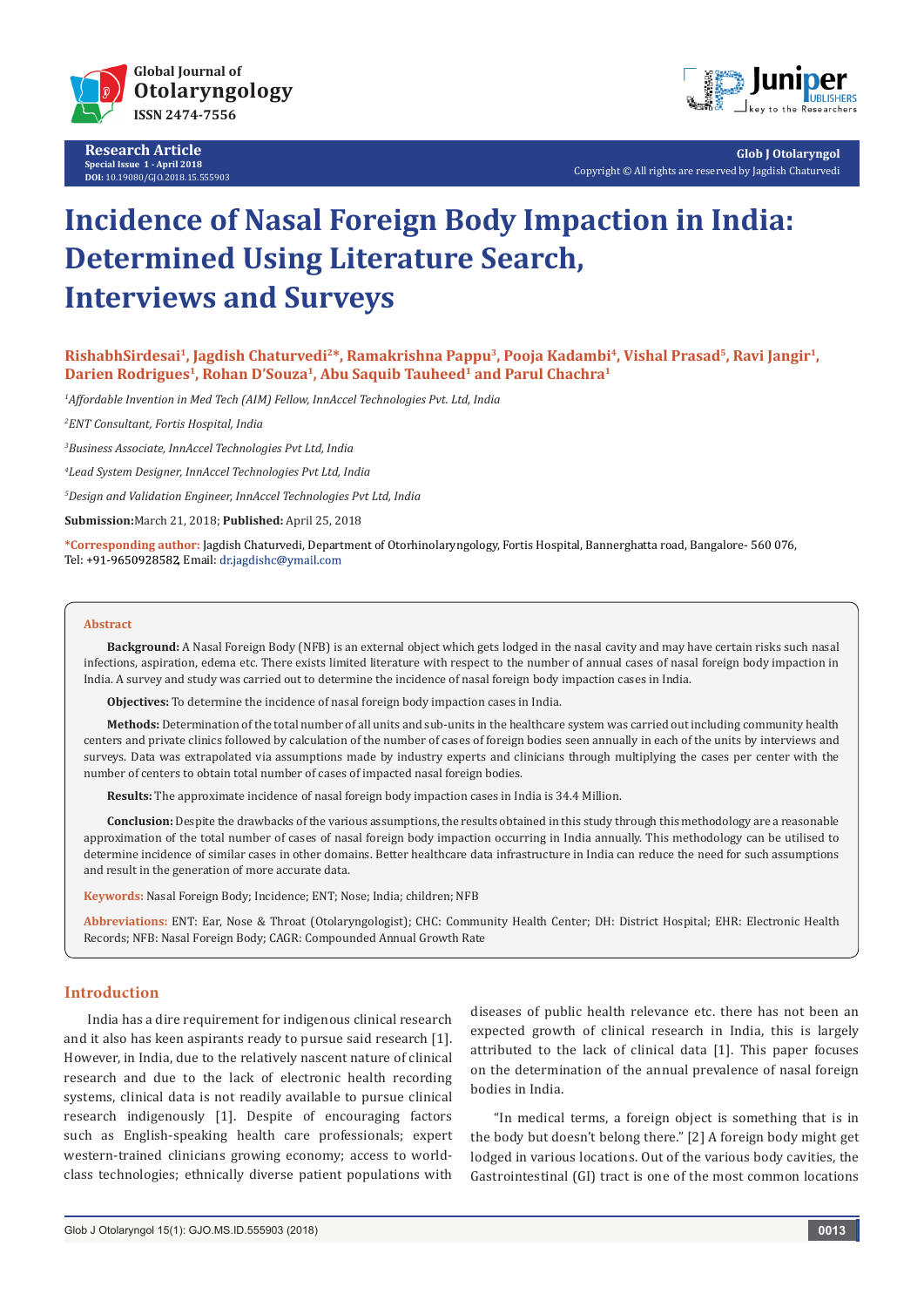for a foreign body. The concerned body can enter the GI tract through the mouth [3] or through the rectum [4]. Another possible location of foreign bodies is airways. Foreign bodies may enter airways and cause choking [5]. Other possible locations of foreign bodies may include eyes, skin, anus or rectum, blood vessels, ears, urethra, vagina and nose [6-13]. In younger children, the natural curiosity causes them to intentionally or unintentionally insert foreign bodies into their nose, ears and mouth [14]. Within the nose, the most common location of a foreign body is just anterior to the middle turbinate or below the inferior turbinate. Foreign bodies are found more commonly in the right side of the nasal cavity. This may be due to the higher prevalence of right-handed individuals who insert foreign bodies into their right naris [15]. Common foreign bodies found in the nasal cavity include small toys, erasers pieces, food, tissue, clay, pebbles, dirt, paired disc magnets and button batteries [16]. Due to the lack of accurate clinical data, the authors have included certain assumptions and extrapolation techniques in consultation with clinicians and industry experts to arrive at the annual number cases of nasal foreign bodies in India.

## **Methods**

In order to determine the annual incidence of nasal foreign body cases in India, the first step was to determine the total number of hospitals in India. This includes hospitals in the public as well as the private domain. Hospitals in the public domain include Community Health Centers (CHCs), Subdivision Hospitals, District Hospitals, State Government Hospitals, Other State government or Central government Hospitals and Medical Colleges with Teaching Hospitals. Hospitals in the private domain include Hospitals, Home Clinics Practices (Otolaryngologist), Private Clinics (Paediatricians) and General Physician clinics.

 The total number of hospitals in India was obtained through a study in 2013 by a reputed health market research organisation [17]. The number of units of the various levels of healthcare in a government setup was obtained through a report published by Ministry of Health and Family Welfare, Government of India. Results obtained in 2013 were compounded using the given Compounded Annual Growth Rate (CAGR) to extrapolate for further years. Similar CAGR was assumed for Sub-divisional hospitals, other state or central government hospitals and state government hospitals. A uniform adherence to the CAGR was assumed. The number of private hospitals was obtained through a study conducted by a reputed market research firm [17]. The Number of Private Otolaryngologist clinics in the private domain were obtained through the Association of Otolaryngologists in India (AOI) [18]. The assumption made at this step was that 60% of all Otolaryngologists are registered with the AOI and that 50% of all Otolaryngologists have private practices. The Total number of general physicians in India was obtained through a study published by a reputed market research firm [19]. Assumed that 50% of all general physicians have private practices. Number of Paediatricians was obtained by assuming that number of paediatricians is twice the number of Otolaryngologists, CAGR assumed same as for general Physicians.

$$
CAGR_{(t_0, t_n)} = ((V(t_n) / V(t_0))^{1/t_n - t_0} - 1
$$
  

$$
V(t_0) = \text{Start value}
$$
  

$$
V(t_n) = \text{Finish Value}
$$
  

$$
t_n - t_0 = \text{Number of years}
$$

The next step was to determine the number of cases of nasal foreign bodies occurring annually at each level of healthcare both in the public and private domains. Due to the lack of clinical data on the internet, this step involved an intensive interviewing exercise conducted by the authors in Southern India. A detailed questionnaire was prepared. (Table 1) depicts the questions that were asked to doctors at various levels of healthcare in Southern India.

**Table 1:** Questionnaire for Clinicians in Southern India.

| Sr.<br>No.     | <b>List of Questions</b>                                                                               |  |  |
|----------------|--------------------------------------------------------------------------------------------------------|--|--|
| 1              | How many FB nose cases do you see in a month on an<br>average                                          |  |  |
| $\overline{c}$ | What is the Most common journey that patients take before<br>getting the foreign body removed from you |  |  |
| 3              | What is the age group in which FB nose cases are seen                                                  |  |  |
| 4              | How much do you charge for a FB removal from the nose                                                  |  |  |

Assumptions made for the public domain at this stage are as follows:

a) All Medical colleges behave similarly, i.e. all medical colleges and teaching hospitals see a similar number of annual cases of nasal foreign bodies.

- b) All District Hospitals behave similarly.
- c) All CHCs behave similarly.
- d) All State government hospitals behave similarly.

e) State government hospitals approximately see an average number of cases between CHCs and District Hospitals.

f) Assumptions made for the Private domain at this stage are as follows:

- g) All Otolaryngologist clinics behave similarly.
- h) All private hospitals behave similarly.
- i) All General Physicians behave similarly
- j) All Paediatricians behave similarly.

k) Number of cases seen by general physician and paediatricians is twice the number of cases seen by Otolaryngologists.

l) Private hospitals observed 20% of the total number of cases of public hospitals.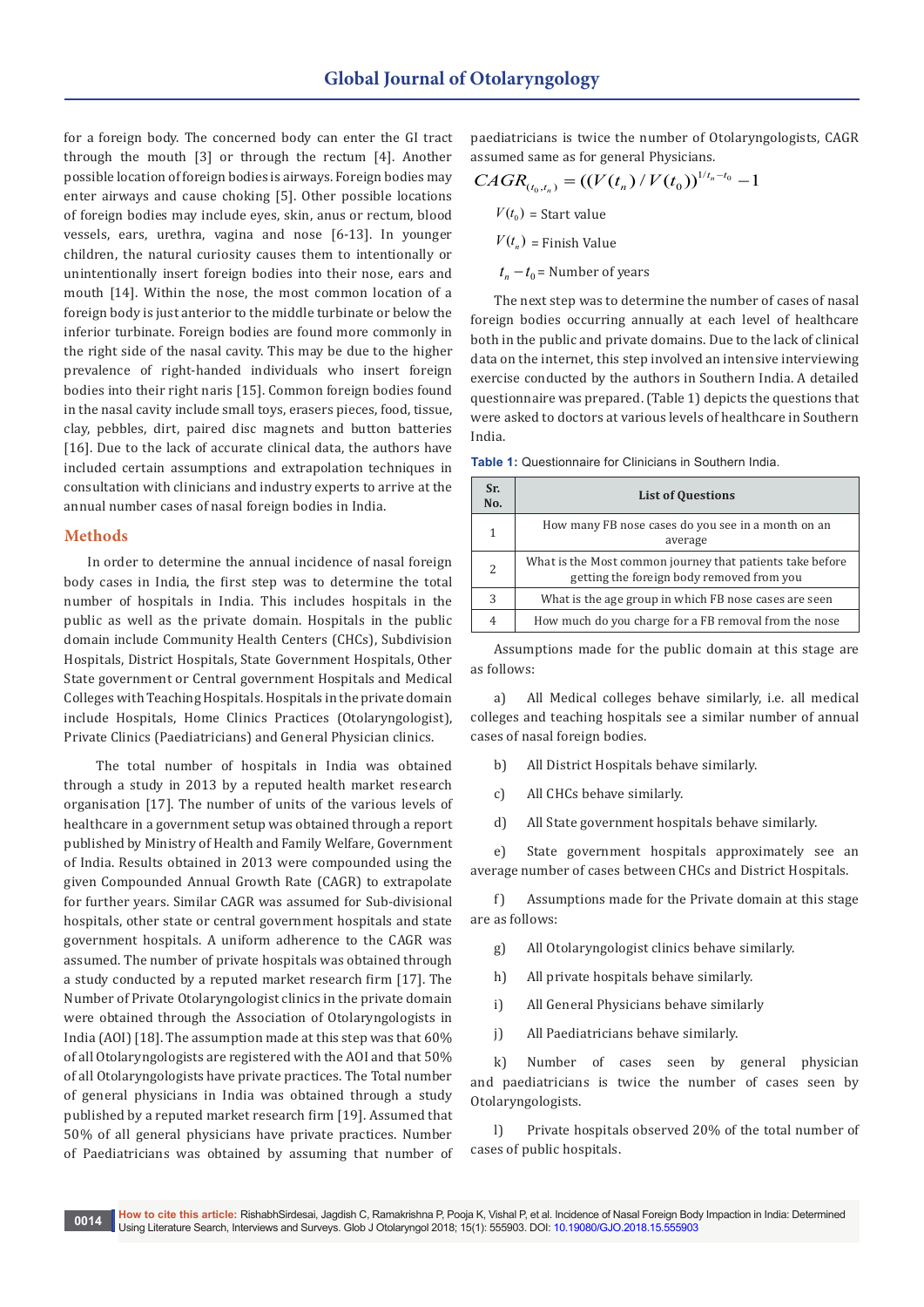The average number of cases per year at each level of the healthcare system was obtained by multiplying approximate cases seen by an individual unit at each level by the number of units at that particular level of healthcare.

Total Case sCHC = Number of Cases at each CHCx Number of CHCs

Similarly, a total number of cases were obtained for each level of healthcare both in the government and private domains and summed up to obtain the total number of nasal foreign body cases in India.

### **Results**

**Table 2:** Number of Public and Private hospitals in India [17].

|                                 | 2013   | CAGR $(%)$ | 2017   |
|---------------------------------|--------|------------|--------|
| Total No. of Hospitals in India | 31.900 | 4.4        | 37,896 |
| No. of Pubic hospitals          | 12.790 | 2.4        | 14.030 |
| No. of private Hospitals        | 19.140 | 5.9        | 24,073 |

**Table 3:** Number of Sub Units in Public Health [20].

| <b>Public Domain</b>        | 2014  | CAGR $(%)$ | 2017  |
|-----------------------------|-------|------------|-------|
| CHC                         | 4,809 | 4.0        | 5,409 |
| Sub Divisional              | 985   | 2.4        | 1,058 |
| District                    | 613   | 11.3       | 844   |
| State Govt. Hospitals       | 1,152 | 2.4        | 1,237 |
| Other State or Central govt | 5,187 | 2.4        | 5,569 |
| Medical College             | 320   | 6.5        | 387   |

**Table 4:** Number of Annual case per unit of healthcare.

| <b>No. of Public Cases</b>  | 2017 |
|-----------------------------|------|
| CHC                         | 144  |
| Sub Divisional              | 288  |
| <b>District</b>             | 288  |
| State Govt. Hospitals       | 216  |
| Other State or Central govt | 288  |
| Medical College             | 288  |

**Table 5:** Approximate Total Cases of Nasal Foreign Body in the public health system.

| <b>Total Cases</b>          | 2018      |
|-----------------------------|-----------|
| CHC.                        | 779,280   |
| Sub Divisional              | 304,723   |
| District                    | 243,181   |
| State Govt. Hospitals       | 267,290   |
| Other State or Central govt | 1,604,617 |
| Medical College             | 111,440   |
| Total                       | 3,310,529 |

The approximate number of Public and Private Hospitals and health centers is depicted in (Table 2). Data was obtained in 2013 and has been extrapolated to 2017 using the CAGR of 4.4% for total hospitals, 2.4% for public hospitals and 5.9% for

private hospitals [17]. Table 3 depicts the approximate number of sub units in public healthcare which was determined by extrapolating data published by a reputed consulting firm [20]. Table 4 represents the approximate total annual cases seen per unit of healthcare which was obtained through and intensive interviewing exercise. Table 5 represents the approximate total cases seen in all units of healthcare annually. Table 6 depicts the approximate number of sub units in public healthcare which was determined by extrapolating data published by a reputed market research firm as well as referring to the Association of otolaryngologists of India. CAGR determined through expert consultation [17-19]. (Table 7) represents the approximate total annual cases seen per unit of healthcare and total cases seen in 2017 which was obtained through and intensive interviewing exercise. Hence total annual Cases of nasal foreign bodies in 2017 is the sum of the total obtain from (Tables 5 & 7). Annual Incidence of nasal foreign bodies in India in 34.4 Million.

**Table 6:** Total number of sub units in private domain.

| <b>Private Domain</b> | 2014    | CAGR $(% )$ | 2017    |
|-----------------------|---------|-------------|---------|
| Private Hospitals     | 20,269  | 5.9         | 24,073  |
| <b>ENT</b>            | 2,771   |             | 3,117   |
| Paediatricians        | 5,542   |             | 6,234   |
| GP                    | 442,424 |             | 497,667 |

| Table 7: Total annual cases of Nasal Foreign Body in Private Domain |  |  |  |
|---------------------------------------------------------------------|--|--|--|
| for 2017.                                                           |  |  |  |

| <b>Private Domain</b> | Per Unit   | <b>Total</b> |
|-----------------------|------------|--------------|
| Private Hospitals     | -          | 662,106      |
| <b>ENT</b>            | 30         | 93,504       |
| Paediatricians        | 60         | 374,107      |
| GP                    | 60         | 29,860,31    |
| <b>Total Cases</b>    | 30,989,659 |              |

#### **Discussion**

Unlike the west, Clinical data in India is very rarely logged in the form of Electronic Health Records [21]. Due to this, it is very difficult to maintain clinical data on a public platform. Due to the lack of clinical data in India, countrywide incidence and prevalence is usually obtained through fieldwork, interviewing exercises, and extrapolation and expert assumptions. In this study, the number of cases of nasal foreign bodies was obtained through an extensive interviewing exercise in southern India. The authors prepared a questionnaire of four quantitative questions which was then taken in person to several hospitals, clinics, and health centers in India both in the public and private domain. Although this study gives us the fairly accurate number of nasal foreign bodies, it also has certain limitations. The assumption that all tertiary care centers and medical colleges behave the same can be challenged by the fact that population density varies throughout India and clinician density is higher in urban regions as compared to rural regions [22]. The assumption that all community health centers (CHCs) behave similarly also can be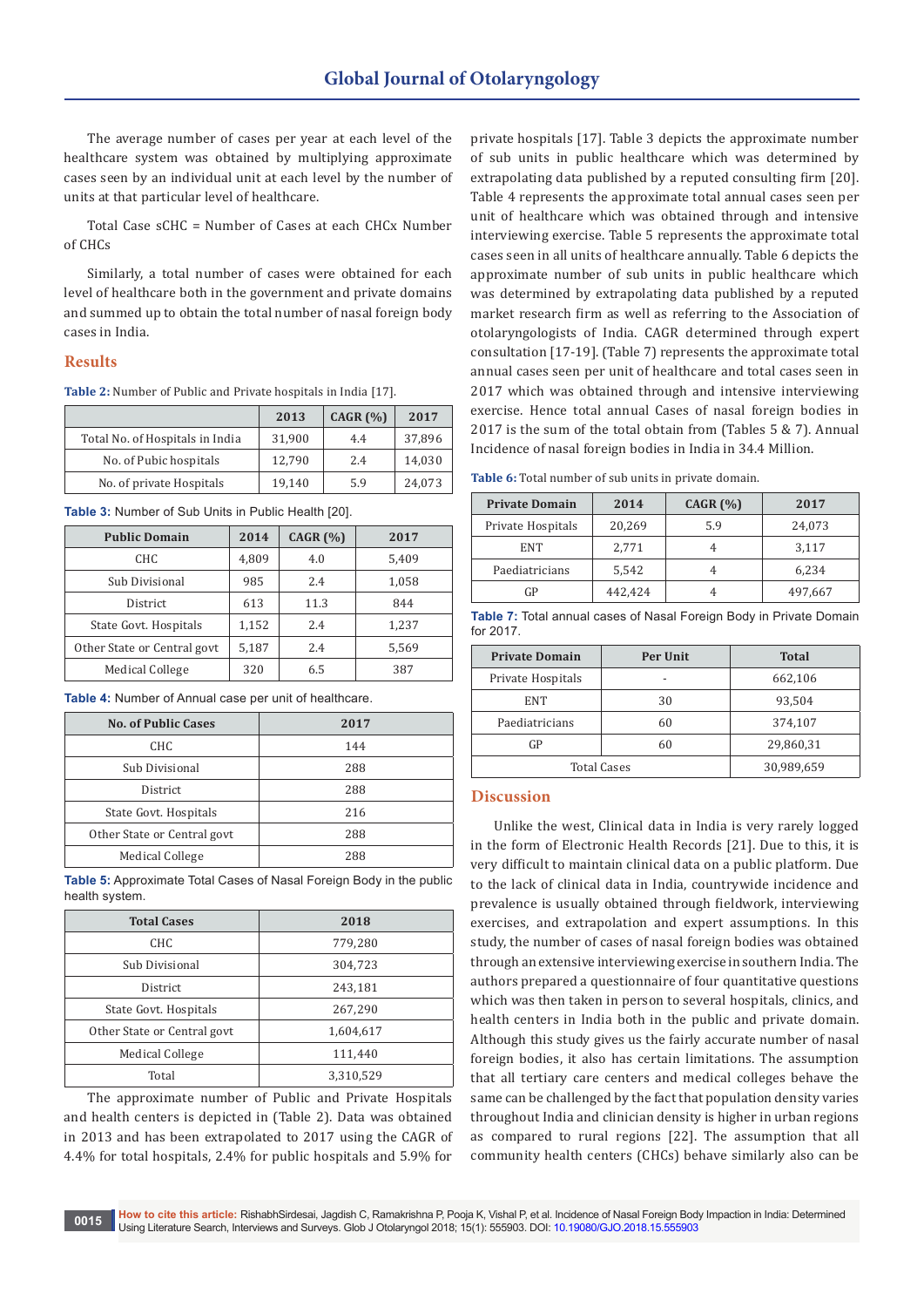challenged on the same basis. Another factor that can challenge this assumption is the disparity in CHC infrastructure in urban and rural regions as well as the disparity between rural CHCs of various states with states like Kerala and Tamil Nadu having better healthcare infrastructure as compared to states like Uttar Pradesh (UP) and Bihar having poor healthcare facilities [23]. The assumption that all general physicians behave similarly can be challenged by the fact that some GPs prefer to refer out cases of nasal foreign bodies to Otolaryngologists rather than managing themselves. This study does not take into account the several that occur in the home environment and which are managed at home by the family member and the attending. Despite all of the challenging factors mentioned, the number 34.4 Million is one of the most accurate representations of the incidence of nasal foreign bodies in India. This study comprehensively takes into account the each and every unit in the public health system. It also takes into account the various stakeholders in the private system which includes Otolaryngologists, Paediatricians, and General Physicians. It includes calculated assumptions made by industry experts as well as experienced clinicians. In India, if there is to be a publically available database for clinical data to aid clinical research, there has to be a comprehensive change in the way the data is recorded, stored, transmitted and published. Electronic Health Records (EHR) has tremendous potential in the India market due to the sheer volumes of patients and the lack of accurate data [21]. In order to implement HER and ensure the validity of clinical data, there has to be a change at the grassroots level where the data is recorded. The adoption of EHR will provide clinical researchers with accurate incidence and prevalence data and reduce the assumptions made in various surveys and calculations.

## **Conclusion**

Despite the lack of clinical data on the subject, the authors in consultation with industry experts and clinicians arrived at a fairly accurate approximation of the total annual cases of nasal foreign bodies in India. All assumptions were made in consultation with said experts and clinicians. And all values were calculated using the lower limits of the ranges provided. The total annual cases of foreign bodies in India in the year 2017 are approximately equal to 34.4 Million. The adoption of electronic health records and other database systems will mostly eradicate the use of assumptions and approximations and make accurate clinical data available for ingenious clinical research.

### **Acknowledgements**

The authors would like to thank InnAccel Private Limited for supporting the AIM fellows in writing this article. Special thanks to Kolkata Medical College, Kolkata Hospital, and Rajendra Medical College for their support during this study.

## **References**

1. ISD Scotland (1998) Scottish Health Statistics. Edinburgh: Information

and Statistics Division. National Health Service in Scotland.

- 2. McCormick A (1995) Morbidity statistics from general practice. Fourth national study 1991-1992. Office of population censuses and surveys.
- 3. [Kishve SP, Kumar N, Kishve PS, Aarif SM, Kalakoti P \(2010\) Ear, Nose](http://citeseerx.ist.psu.edu/viewdoc/download?doi=10.1.1.662.5941&rep=rep1&type=pdf)  [and Throat disorders in paediatric patients at a rural hospital in India.](http://citeseerx.ist.psu.edu/viewdoc/download?doi=10.1.1.662.5941&rep=rep1&type=pdf)  [Australasian Medical Journal 3\(12\): 786-790.](http://citeseerx.ist.psu.edu/viewdoc/download?doi=10.1.1.662.5941&rep=rep1&type=pdf)
- 4. [Witsell DL, Dolor RJ, Bolte JM, Stinnett SS \(2001\) Exploring health](https://www.ncbi.nlm.nih.gov/pubmed/11593161)[related quality of life in patients with diseases of the ear, nose and](https://www.ncbi.nlm.nih.gov/pubmed/11593161)  [throat: a multicenter observational study. Otolaryngology Head and](https://www.ncbi.nlm.nih.gov/pubmed/11593161)  [Neck Surgery 125\(4\): 288-298.](https://www.ncbi.nlm.nih.gov/pubmed/11593161)
- 5. [Njoroge GN, Bussmann RW \(2006\) Traditional management of ear, nose](https://www.researchgate.net/publication/6608803_Traditional_management_of_Ear_Nose_and_Throat_ENT_diseases_in_Central_Kenya)  [and throat \(ENT\) diseases in Central Kenya. Journal of Ethnobiology](https://www.researchgate.net/publication/6608803_Traditional_management_of_Ear_Nose_and_Throat_ENT_diseases_in_Central_Kenya)  [and Ethnomedicine 2\(1\): 54.](https://www.researchgate.net/publication/6608803_Traditional_management_of_Ear_Nose_and_Throat_ENT_diseases_in_Central_Kenya)
- 6. [Surapaneni H, Sisodia SS \(2016\) Incidence of ear, nose and throat](http://www.ijorl.com/index.php/ijorl/article/view/87)  [disorders in children: a study in a teaching hospital in Telangana.](http://www.ijorl.com/index.php/ijorl/article/view/87)  [International Journal of Otorhinolaryngology and Head and Neck](http://www.ijorl.com/index.php/ijorl/article/view/87)  [Surgery 2\(1\): 26-29.](http://www.ijorl.com/index.php/ijorl/article/view/87)
- 7. Jha A, Unnikrishnan MK, Shanbhag R (2017) A Survey in Indian Population on Attitude to Self-Medication. Advanced Science Letters 23(3): 1983-1986.
- 8. [Alberti PW \(1999\) Pediatric ear, nose and throat services demands](https://www.ncbi.nlm.nih.gov/pubmed/10577766)  [and resources: a global perspective. International journal of pediatric](https://www.ncbi.nlm.nih.gov/pubmed/10577766)  [Otorhinolaryngology 49: S1-9.](https://www.ncbi.nlm.nih.gov/pubmed/10577766)
- 9. [Newton VE, Macharia I, Mugwe P, Ototo B, Kan SW \(2001\) Evaluation of](https://www.ncbi.nlm.nih.gov/pubmed/11223455)  [the use of a questionnaire to detect hearing loss in Kenyan pre-school](https://www.ncbi.nlm.nih.gov/pubmed/11223455)  [children. International journal of pediatric Otorhinolaryngology 57\(3\):](https://www.ncbi.nlm.nih.gov/pubmed/11223455)  [229-234.](https://www.ncbi.nlm.nih.gov/pubmed/11223455)
- 10. [Joshi P, Dutta S, Chaturvedi P, Nair S \(2014\) Head and neck cancers](https://www.ncbi.nlm.nih.gov/pubmed/24808947)  [in developing countries. Rambam Maimonides medical journal 5\(2\):](https://www.ncbi.nlm.nih.gov/pubmed/24808947)  [e0009.](https://www.ncbi.nlm.nih.gov/pubmed/24808947)
- 11. Agarwal AK, Sethi A, Sareen D, Dhingra S (2011) Treatment delay in oral and oropharyngeal cancer in our population: the role of socioeconomic factors and health-seeking behaviour. Indian Journal of Otolaryngology and Head & Neck Surgery 63(2): 145-150.
- 12. [Mahal A, Karan AK \(2009\) Diffusion of medical technology: medical](https://www.ncbi.nlm.nih.gov/pubmed/19298166)  [devices in India. Expert review of medical devices 6\(2\): 197-205.](https://www.ncbi.nlm.nih.gov/pubmed/19298166)
- 13. [Jarosławski S, Saberwal G \(2013\) Case studies of innovative medical](https://bmchealthservres.biomedcentral.com/articles/10.1186/1472-6963-13-199)  [device companies from India: barriers and enablers to development.](https://bmchealthservres.biomedcentral.com/articles/10.1186/1472-6963-13-199)  [BMC health services research 13\(1\): 199.](https://bmchealthservres.biomedcentral.com/articles/10.1186/1472-6963-13-199)
- 14. [Kumar A, Jain N, Nandraj S, Furtado K \(2015\) NSSO 71st round: same](https://papers.ssrn.com/sol3/papers.cfm?abstract_id=2705681)  [data, multiple interpretations. Economic & Political Weekly 50\(46-47\):](https://papers.ssrn.com/sol3/papers.cfm?abstract_id=2705681)  [84-87.](https://papers.ssrn.com/sol3/papers.cfm?abstract_id=2705681)
- 15. [Chaturvedi J, Logan A, Narayan G, Kuttappa S \(2015\) A structured](https://www.researchgate.net/publication/277977548_A_structured_process_for_unmet_clinical_need_analysis_for_medical_device_innovation_in_India_Early_experiences)  [process for unmet clinical need analysis for medical device innovation](https://www.researchgate.net/publication/277977548_A_structured_process_for_unmet_clinical_need_analysis_for_medical_device_innovation_in_India_Early_experiences)  [in India: early experiences. BMJ Innovations 1\(3\).](https://www.researchgate.net/publication/277977548_A_structured_process_for_unmet_clinical_need_analysis_for_medical_device_innovation_in_India_Early_experiences)
- 16. Yock PG, Brinton TJ, Kumar UN, Watkins FJ, Denend L, et al. (2015) Biodesign. Cambridge University Press.
- 17. [Arun Kumar P, Sridhar S, Chaturvedi J, Deshpande RP Identification of](http://www.oatext.com/Identification-of-unmet-clinical-needs-in-the-field-of-nephrology%E2%80%93A-modified-bio-design-approach.php)  [unmet clinical needs in the field of nephrology-A modified bio-design](http://www.oatext.com/Identification-of-unmet-clinical-needs-in-the-field-of-nephrology%E2%80%93A-modified-bio-design-approach.php)  [approach.](http://www.oatext.com/Identification-of-unmet-clinical-needs-in-the-field-of-nephrology%E2%80%93A-modified-bio-design-approach.php)
- 18. Backhouse A, Richards DA, McCabe R, Watkins R, Dickens C (2017) Stakeholders perspectives on the key components of communitybased interventions coordinating care in dementia: a qualitative systematic review. BMC health services research 17(1): 767.
- 19. [McDermott K, Kurucz EC, Colbert BA \(2018\) Social entrepreneurial](https://www.sciencedirect.com/science/article/pii/S0959652618303147)  [opportunity and active stakeholder participation: Resource](https://www.sciencedirect.com/science/article/pii/S0959652618303147)  [mobilization in enterprising conveners of cross-sector social](https://www.sciencedirect.com/science/article/pii/S0959652618303147)

**0016 How to cite this article:** RishabhSirdesai, Jagdish C, Ramakrishna P, Pooja K, Vishal P, et al. Incidence of Nasal Foreign Body Impaction in India: Determined Using Literature Search, Interviews and Surveys. Glob J Otolaryngol 2018; 15(1): 555903. DOI: [10.19080/GJO.2018.15.555903](http://dx.doi.org/10.19080/GJO.2018.15.555903)